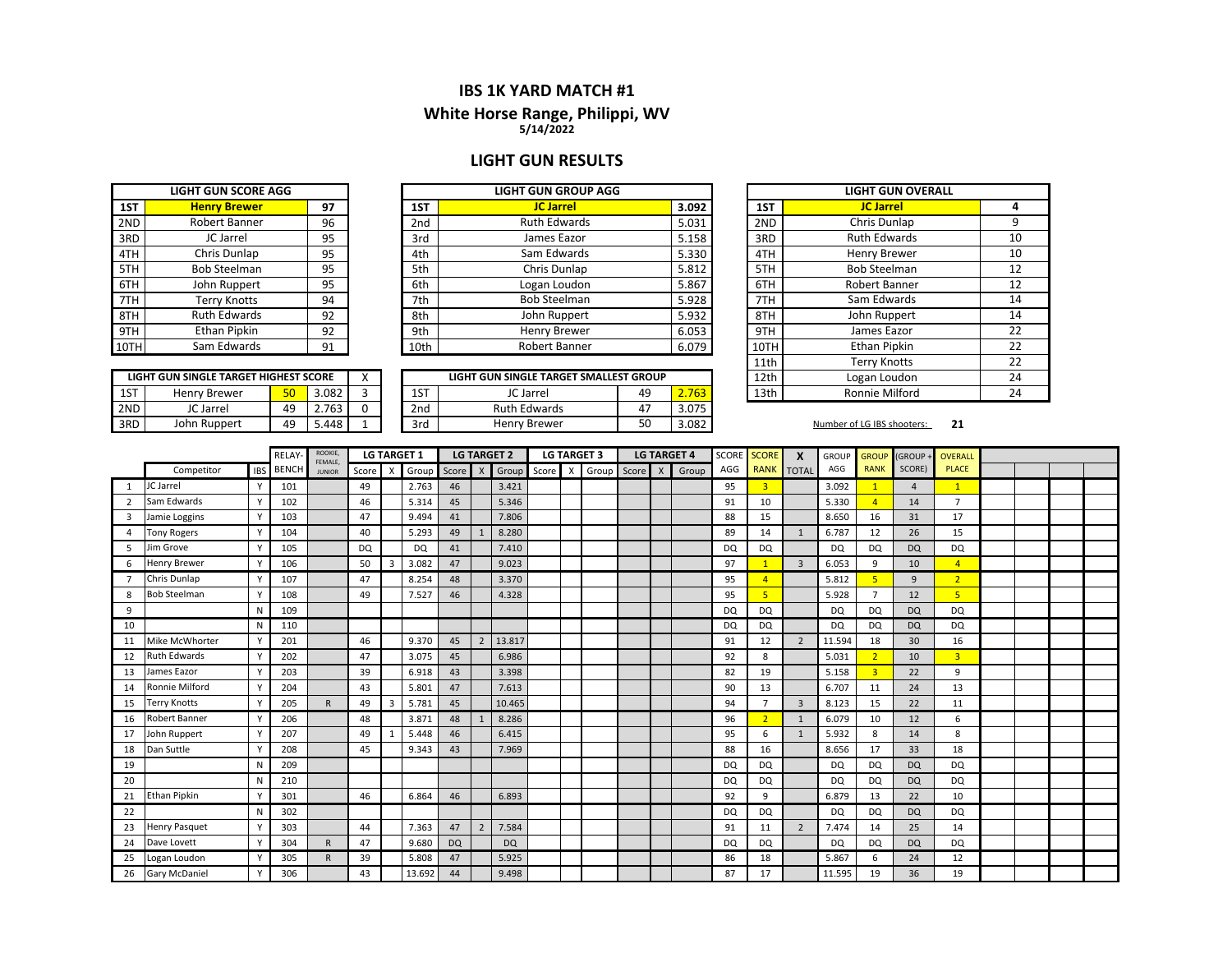#### **IBS 1K YARD MATCH #1**

# **White Horse Ran g e, Philippi, WV**

**5/14/2022**

### **HEAVY GUN RESULTS**

| <b>HEAVY GUN SCORE AGG</b> |                      |     |  |  |  |  |  |  |  |  |  |
|----------------------------|----------------------|-----|--|--|--|--|--|--|--|--|--|
| 1ST                        | <b>Jamie Loggins</b> | 191 |  |  |  |  |  |  |  |  |  |
| 2ND                        | Jim Grove            | 189 |  |  |  |  |  |  |  |  |  |
| 3RD                        | <b>Bob Steelman</b>  | 188 |  |  |  |  |  |  |  |  |  |
| 4TH                        | JC Jarrel            | 186 |  |  |  |  |  |  |  |  |  |
| 5TH                        | <b>Henry Brewer</b>  | 185 |  |  |  |  |  |  |  |  |  |
| 6TH                        | Sam Edwards          | 184 |  |  |  |  |  |  |  |  |  |
| 7TH                        | <b>Tony Rogers</b>   | 176 |  |  |  |  |  |  |  |  |  |
| 8TH                        | <b>Ethan Pipkin</b>  | 164 |  |  |  |  |  |  |  |  |  |
| 9TH                        | Ronnie Milford       | 146 |  |  |  |  |  |  |  |  |  |
|                            | Henry Pasquet        | 143 |  |  |  |  |  |  |  |  |  |

|     |                     | <b>HEAVY GUN SINGLE TARGET HIGHEST SCORE</b> |       |  |  |  |  |  |  |  |  |  |  |  |  |
|-----|---------------------|----------------------------------------------|-------|--|--|--|--|--|--|--|--|--|--|--|--|
| 1ST | <b>Henry Brewer</b> | 96                                           | 8.796 |  |  |  |  |  |  |  |  |  |  |  |  |
| 2nd | Jamie Loggins       | 96                                           | 9.494 |  |  |  |  |  |  |  |  |  |  |  |  |
| 3rd | Jamie Loggins       | 95                                           | 7 017 |  |  |  |  |  |  |  |  |  |  |  |  |

|      |        | <b>HEAVY GUN GROUP AGG</b> |                 |     | <b>HEAVY GUN SCORE AGG</b> |  |        |
|------|--------|----------------------------|-----------------|-----|----------------------------|--|--------|
| 1ST  | 7.429  | <b>Jim Grove</b>           | 1ST             | 191 | <b>Jamie Loggins</b>       |  | 1ST    |
| 2ND  | 7.804  | JC Jarrel                  | 2 <sub>nd</sub> | 189 | Jim Grove                  |  | 2ND    |
| 3RD  | 8.046  | <b>Henry Brewer</b>        | 3rd             | 188 | <b>Bob Steelman</b>        |  | 3RD    |
| 4TH  | 8.256  | Jamie Loggins              | 4th             | 186 | JC Jarrel                  |  | 4TH    |
| 5TH  | 8.272  | Sam Edwards                | 5th             | 185 | <b>Henry Brewer</b>        |  | 5TH    |
| 6TH  | 8.908  | Ronnie Milford             | 6th             | 184 | Sam Edwards                |  | 6TH    |
| 7TH  | 9.146  | <b>Ruth Edwards</b>        | 7th             | 176 | <b>Tony Rogers</b>         |  | 7TH    |
| 8TH  | 9.618  | <b>Bob Steelman</b>        | 8th             | 164 | Ethan Pipkin               |  | 8TH    |
| 9TH  | 10.921 | Chris Dunlap               | 9th             | 146 | Ronnie Milford             |  | 9TH    |
| 10TH | 11.016 | Ethan Pipkin               | 10th            | 143 | Henry Pasquet              |  | 10TH l |

|     | <b>HEAVY GUN SINGLE TARGET HIGHEST SCORE</b> |           |      |  |     | <b>HEAVY GUN SINGLE TARGET SMALLEST GROUP</b> |           |       | 12th | Chris Dunlap           |
|-----|----------------------------------------------|-----------|------|--|-----|-----------------------------------------------|-----------|-------|------|------------------------|
| 1ST | <b>Henry Brewer</b>                          | 96        | .796 |  | 1ST | Jamie Loggins                                 | ۹5<br>J J | .017  | 13th | Terrv Knotts           |
| 2nd | Jamie Loggins                                | 96        | 494  |  | 2ND | Henry Brewer                                  | 89        | '.295 |      |                        |
| 3rd | Jamie Loggins                                | ۵Ę<br>ر ر | .017 |  | 3RD | JC Jarrel                                     | ۹R        | .314  |      | Number of HG IBS shoot |

| /Y GUN GROUP AGG                  |             |      | <b>HEAVY GUN OVERALL</b> |    |
|-----------------------------------|-------------|------|--------------------------|----|
| <b>Jim Grove</b>                  | 7.429       | 1ST  | <b>Jim Grove</b>         | з  |
| JC Jarrel                         | 7.804       | 2ND  | Jamie Loggins            | 5  |
| <b>Henry Brewer</b>               | 8.046       | 3RD  | JC Jarrel                | 6  |
| Jamie Loggins                     | 8.256       | 4TH  | <b>Henry Brewer</b>      | 8  |
| Sam Edwards                       | 8.272       | 5TH  | Sam Edwards              | 11 |
| Ronnie Milford                    | 8.908       | 6TH  | <b>Bob Steelman</b>      | 11 |
| <b>Ruth Edwards</b>               | 9.146       | 7TH  | Ronnie Milford           | 15 |
| <b>Bob Steelman</b>               | 9.618       | 8TH  | <b>Ethan Pipkin</b>      | 18 |
| Chris Dunlap                      | 10.921      | 9TH  | <b>Ruth Edwards</b>      | 19 |
| Ethan Pipkin                      | 11.016      | 10TH | <b>Tony Rogers</b>       | 19 |
|                                   |             | 11th | Henry Pasquet            | 21 |
| <b>NGLE TARGET SMALLEST GROUP</b> |             | 12th | Chris Dunlap             | 22 |
| e Loggins                         | 95<br>7.017 | 13th | <b>Terry Knotts</b>      | 24 |

#### **15** Number of HG IBS shooters:

|                |                      |              | RELAY-           | ROOKIE,<br>FEMALE, |       |                           | <b>HG TARGET 1</b> |           | <b>HG TARGET 2</b> |           |       |                           | <b>HG TARGET 3</b> | <b>HG TARGET 4</b> |  | <b>SCORE</b> | <b>SCORE</b>  | X              | <b>GROUP</b>   | <b>GROUP</b> | <b>GROUP</b>            | <b>OVERALL</b> |                |  |  |
|----------------|----------------------|--------------|------------------|--------------------|-------|---------------------------|--------------------|-----------|--------------------|-----------|-------|---------------------------|--------------------|--------------------|--|--------------|---------------|----------------|----------------|--------------|-------------------------|----------------|----------------|--|--|
|                | Competitor           |              | <b>IBS</b> BENCH | <b>JUNIOR</b>      | Score | $\boldsymbol{\mathsf{x}}$ | Group              | Score     | $\mathsf{X}$       | Group     | Score | $\boldsymbol{\mathsf{x}}$ | Group Score X      |                    |  | Group        | AGG           | <b>RANK</b>    | <b>TOTAL</b>   | AGG          | <b>RANK</b>             | SCORE)         | <b>PLACE</b>   |  |  |
| 1              | JC Jarrel            |              | 101              |                    | 93    | $\mathbf{1}$              | 8.293              | 93        | $\overline{2}$     | 7.314     |       |                           |                    |                    |  |              | 186           | $\overline{4}$ | $\overline{3}$ | 7.804        | $\overline{2}$          | 6              | $\overline{3}$ |  |  |
| $\overline{2}$ | Sam Edwards          | γ            | 102              |                    | 94    | 3                         | 8.739              | 90        |                    | 7.804     |       |                           |                    |                    |  |              | 184           | 6              | $\overline{3}$ | 8.272        | 5                       | 11             | 5              |  |  |
| 3              | Jamie Loggins        |              | 103              |                    | 96    |                           | 9.494              | 95        |                    | 7.017     |       |                           |                    |                    |  |              | 191           | $\overline{1}$ | $\overline{2}$ | 8.256        | $\overline{4}$          | 5              | 2 <sup>1</sup> |  |  |
| $\overline{a}$ | <b>Tony Rogers</b>   |              | 104              |                    | 87    |                           | 15.166             | 89        |                    | 11.434    |       |                           |                    |                    |  |              | 176           | $\overline{7}$ |                | 13.300       | 12                      | 19             | 10             |  |  |
| 5              | Jim Grove            | $\checkmark$ | 105              |                    | 95    |                           | 7.433              | 94        | $\overline{2}$     | 7.425     |       |                           |                    |                    |  |              | 189           | $\overline{2}$ | $\overline{3}$ | 7.429        |                         | $\overline{3}$ | $\mathbf{1}$   |  |  |
| 6              | <b>Henry Brewer</b>  |              | 106              |                    | 96    | $\overline{2}$            | 8.796              | 89        |                    | 7.295     |       |                           |                    |                    |  |              | 185           | 5              | $\overline{3}$ | 8.046        | $\overline{\mathbf{3}}$ | 8              | $\overline{4}$ |  |  |
| $\overline{7}$ | Chris Dunlap         | Y            | 107              |                    | 22    |                           | 11.240             | 60        |                    | 10.601    |       |                           |                    |                    |  |              | 82            | 13             |                | 10.921       | 9                       | 22             | 12             |  |  |
| 8              | <b>Bob Steelman</b>  | Υ            | 108              |                    | 95    |                           | 7.715              | 93        | $\mathbf{1}$       | 11.521    |       |                           |                    |                    |  |              | 188           | $\overline{3}$ | $\overline{2}$ | 9.618        | 8                       | 11             | 6              |  |  |
| 9              |                      | N            | 109              |                    |       |                           |                    |           |                    |           |       |                           |                    |                    |  |              | DQ            | DQ             |                | DQ           | DQ                      | <b>DQ</b>      | DQ             |  |  |
| 10             |                      | N            | 110              |                    |       |                           |                    |           |                    |           |       |                           |                    |                    |  |              | <b>DQ</b>     | <b>DQ</b>      |                | <b>DQ</b>    | <b>DQ</b>               | <b>DQ</b>      | <b>DQ</b>      |  |  |
| 11             | Mike McWhorter       |              | 201              |                    | 65    |                           | 9.909              | <b>DQ</b> |                    | <b>DQ</b> |       |                           |                    |                    |  |              | DQ            | DQ             |                | <b>DQ</b>    | <b>DQ</b>               | <b>DQ</b>      | <b>DQ</b>      |  |  |
| 12             | <b>Ruth Edwards</b>  | $\vee$       | 202              |                    | 64    |                           | 9.791              | 50        |                    | 8.500     |       |                           |                    |                    |  |              | 114           | 12             |                | 9.146        | $\overline{7}$          | 19             | 9              |  |  |
| 13             | James Eazor          | $\checkmark$ | 203              |                    | 76    |                           | 14.836             | <b>DQ</b> |                    | <b>DQ</b> |       |                           |                    |                    |  |              | <b>DQ</b>     | <b>DQ</b>      |                | <b>DQ</b>    | <b>DQ</b>               | <b>DQ</b>      | <b>DQ</b>      |  |  |
| 14             | Ronnie Milford       | Y            | 204              |                    | 75    |                           | 7.515              | 71        |                    | 10.301    |       |                           |                    |                    |  |              | 146           | 9              |                | 8.908        | 6                       | 15             | $\overline{7}$ |  |  |
| 15             | Terry Knotts         |              | 205              | $\mathsf{R}$       | 47    |                           | 13.685             | 86        |                    | 15.846    |       |                           |                    |                    |  |              | 133           | 11             |                | 14.766       | 13                      | 24             | 13             |  |  |
| 16             |                      | N            | 206              |                    |       |                           |                    |           |                    |           |       |                           |                    |                    |  |              | DQ            | <b>DQ</b>      |                | <b>DQ</b>    | DQ                      | <b>DQ</b>      | DQ             |  |  |
| 17             |                      | N            | 207              |                    |       |                           |                    |           |                    |           |       |                           |                    |                    |  |              | <sub>DO</sub> | <b>DQ</b>      |                | <b>DO</b>    | <b>DQ</b>               | <b>DQ</b>      | <b>DQ</b>      |  |  |
| 18             |                      | N            | 208              |                    |       |                           |                    |           |                    |           |       |                           |                    |                    |  |              | DQ            | <b>DQ</b>      |                | DQ           | DQ                      | <b>DQ</b>      | DQ             |  |  |
| 19             |                      | N            | 209              |                    |       |                           |                    |           |                    |           |       |                           |                    |                    |  |              | <b>DQ</b>     | <b>DQ</b>      |                | <b>DQ</b>    | DQ                      | <b>DQ</b>      | <b>DQ</b>      |  |  |
| 20             |                      | N            | 210              |                    |       |                           |                    |           |                    |           |       |                           |                    |                    |  |              | <sub>DO</sub> | <b>DQ</b>      |                | <b>DQ</b>    | <b>DQ</b>               | <b>DQ</b>      | <b>DQ</b>      |  |  |
| 21             | <b>Ethan Pipkin</b>  |              | 301              |                    | 71    |                           | 12.139             | 93        | 1                  | 9.892     |       |                           |                    |                    |  |              | 164           | 8              | $\mathbf{1}$   | 11.016       | 10                      | 18             | 8              |  |  |
| 22             |                      | N            | 302              |                    |       |                           |                    |           |                    |           |       |                           |                    |                    |  |              | <b>DQ</b>     | <b>DQ</b>      |                | <b>DQ</b>    | DQ                      | <b>DQ</b>      | DQ             |  |  |
| 23             | <b>Henry Pasquet</b> | <b>V</b>     | 303              |                    | 85    |                           | 14.143             | 58        |                    | 10.993    |       |                           |                    |                    |  |              | 143           | 10             |                | 12.568       | 11                      | 21             | 11             |  |  |
| 24             | Paul Anderson        | N            | 304              |                    | 89    |                           | 13.106             | <b>DQ</b> |                    | <b>DQ</b> |       |                           |                    |                    |  |              | <b>DQ</b>     | <b>DQ</b>      |                | DQ           | DQ                      | <b>DQ</b>      | DQ             |  |  |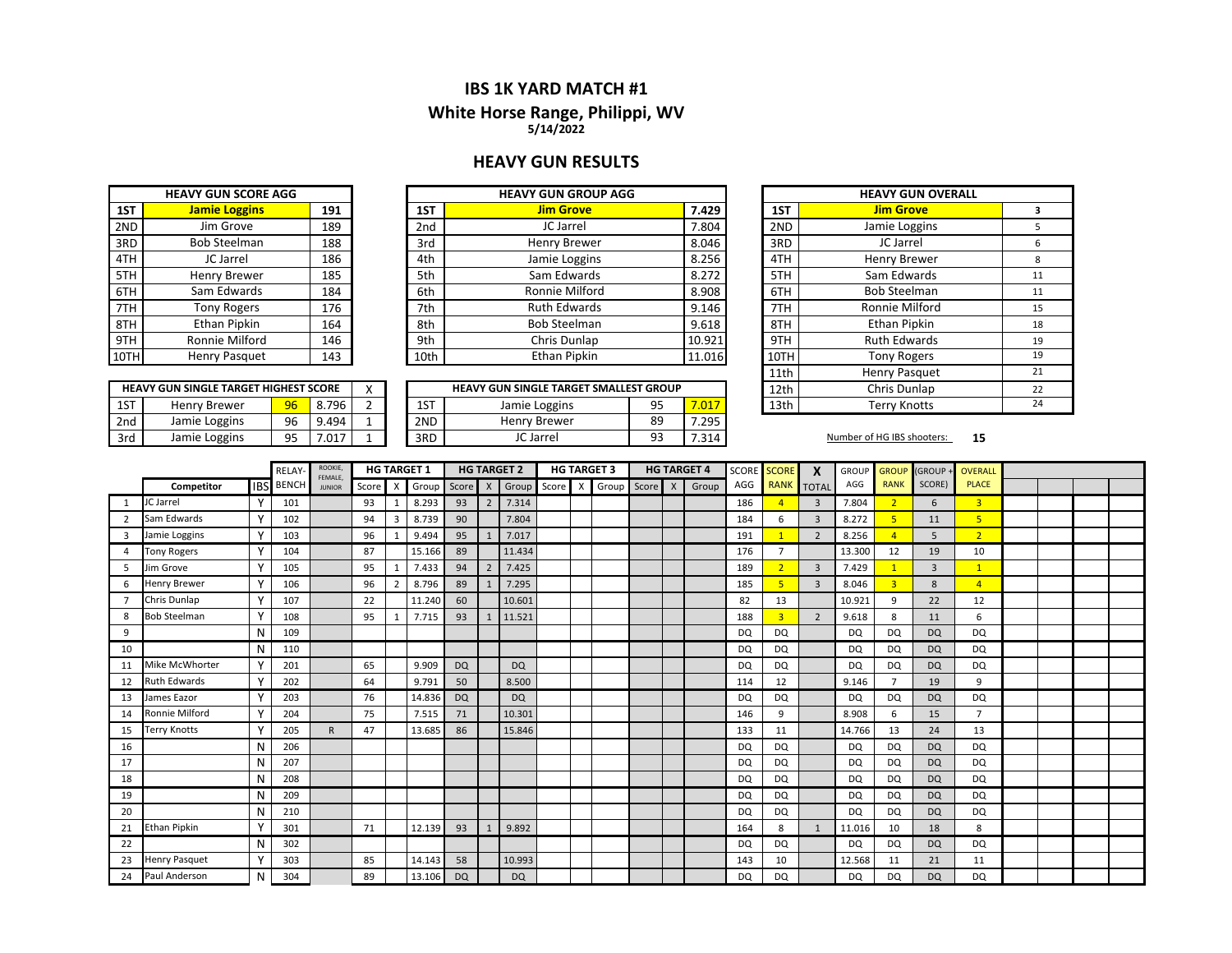## **IBS 1K YARD MATCH #1**

#### **White Horse Ran g e, Philippi, WV 5/14/2022**

#### **Two Gun Overall Results**

| 1st  | <b>Bob Steelman</b> | 283 | 1st             | <b>JC Jarrel</b>    | 5.448  | 1st  | <b>JC Jarrel</b>    | 4  |
|------|---------------------|-----|-----------------|---------------------|--------|------|---------------------|----|
| 2nd  | Henry Brewer        | 282 | 2 <sub>nd</sub> | Sam Edwards         | 6.801  | 2nd  | <b>Henry Brewer</b> |    |
| 3rd  | JC Jarrel           | 281 | 3rd             | <b>Henry Brewer</b> | 7.049  | 3rd  | <b>Bob Steelman</b> | 6  |
| 4th  | Jamie Loggins       | 279 | 4th             | <b>Ruth Edwards</b> | 7.088  | 4th  | Sam Edwards         |    |
| 5th  | Sam Edwards         | 275 | 5th             | <b>Bob Steelman</b> | 7.773  | 5th  | Jamie Loggins       | 12 |
| 6th  | <b>Tony Rogers</b>  | 265 | 6th             | Ronnie Milford      | 7.808  | 6th  | Ronnie Milford      | 14 |
| 7th  | Ethan Pipkin        | 256 | 7th             | Chris Dunlap        | 8.366  | 7th  | <b>Ruth Edwards</b> | 15 |
| 8th  | Ronnie Milford      | 236 | 8th             | Jamie Loggins       | 8.453  | 8th  | Ethan Pipkin        | 16 |
| 9th  | Henry Pasquet       | 234 | 9th             | <b>Ethan Pipkin</b> | 8.947  | 9th  | <b>Tony Rogers</b>  | 17 |
| 10th | <b>Terry Knotts</b> | 227 | 10th            | Henry Pasquet       | 10.021 | 10th | Chris Dunlap        | 19 |

|      | טטא <i>ז</i> טעזט טועט טא |        |
|------|---------------------------|--------|
| 1st  | <b>JC Jarrel</b>          | 5.448  |
| 2nd  | Sam Edwards               | 6.801  |
| 3rd  | <b>Henry Brewer</b>       | 7.049  |
| 4th  | <b>Ruth Edwards</b>       | 7.088  |
| 5th  | <b>Bob Steelman</b>       | 7.773  |
| 6th  | Ronnie Milford            | 7.808  |
| 7th  | Chris Dunlap              | 8.366  |
| 8th  | Jamie Loggins             | 8.453  |
| 9th  | <b>Ethan Pipkin</b>       | 8.947  |
| 10th | Henry Pasquet             | 10.021 |

| TWO GUN SCORE AGG    |     |      | TWO GUN GROUP AGG   | <b>TWO GUN OVERALL</b> |  |      |                     |    |  |
|----------------------|-----|------|---------------------|------------------------|--|------|---------------------|----|--|
| <b>Bob Steelman</b>  | 283 | 1st  | <b>JC Jarrel</b>    | 5.448                  |  | 1st  | <b>JC Jarrel</b>    | 4  |  |
| Henry Brewer         | 282 | 2nd  | Sam Edwards         | 6.801                  |  | 2nd  | Henry Brewer        | 5  |  |
| JC Jarrel            | 281 | 3rd  | Henry Brewer        | 7.049                  |  | 3rd  | <b>Bob Steelman</b> | 6  |  |
| Jamie Loggins        | 279 | 4th  | <b>Ruth Edwards</b> | 7.088                  |  | 4th  | Sam Edwards         |    |  |
| Sam Edwards          | 275 | 5th  | <b>Bob Steelman</b> | 7.773                  |  | 5th  | Jamie Loggins       | 12 |  |
| <b>Tony Rogers</b>   | 265 | 6th  | Ronnie Milford      | 7.808                  |  | 6th  | Ronnie Milford      | 14 |  |
| Ethan Pipkin         | 256 | 7th  | Chris Dunlap        | 8.366                  |  | 7th  | <b>Ruth Edwards</b> | 15 |  |
| Ronnie Milford       | 236 | 8th  | Jamie Loggins       | 8.453                  |  | 8th  | Ethan Pipkin        | 16 |  |
| <b>Henry Pasquet</b> | 234 | 9th  | Ethan Pipkin        | 8.947                  |  | 9th  | <b>Tony Rogers</b>  | 17 |  |
| Terry Knotts         | 227 | 10th | Henry Pasquet       | 10.021                 |  | 10th | Chris Dunlap        | 19 |  |

|     | Number of IBS shooters for 2-gun points: |            |                    |              |              |                |                |           |                   |            |                       |                      |                |                | 16             |
|-----|------------------------------------------|------------|--------------------|--------------|--------------|----------------|----------------|-----------|-------------------|------------|-----------------------|----------------------|----------------|----------------|----------------|
|     |                                          |            |                    |              |              |                |                |           |                   |            |                       |                      |                | 2 gun          | <b>IBS</b>     |
|     |                                          |            | ROOKIE,<br>FEMALE, | LG           | HG           | 2 gun<br>Group | 2 gun<br>Group |           |                   | Score      | 2 gun<br><b>Score</b> | Total<br>Х.<br>count | GROUP+         | overall        | 2-GUN<br>SOY   |
|     | Competitor                               | <b>IBS</b> | <b>JUNIOR</b>      | <b>GROUP</b> | <b>GROUP</b> | AGG            | <b>RANK</b>    |           | LG score HG score | <b>AGG</b> | <b>RANK</b>           | LG+HG                | <b>SCORE</b>   | placing        | <b>POINTS</b>  |
| 101 | JC Jarrel                                | Y          |                    | 3.092        | 7.804        | 5.448          | $\overline{1}$ | 95        | 186               | 281        | 3 <sup>2</sup>        | 3                    | $\overline{4}$ | $\mathbf{1}$   | $\overline{3}$ |
| 102 | Sam Edwards                              | Υ          |                    | 5.330        | 8.272        | 6.801          | 2 <sup>1</sup> | 91        | 184               | 275        | 5                     | 3                    | $\overline{7}$ | 4              |                |
| 103 | Jamie Loggins                            | Υ          |                    | 8.650        | 8.256        | 8.453          | 8              | 88        | 191               | 279        | $\overline{4}$        | $\overline{2}$       | 12             | 5              |                |
| 104 | <b>Tony Rogers</b>                       | Υ          |                    | 6.787        | 13.300       | 10.043         | 11             | 89        | 176               | 265        | 6                     | 1                    | 17             | 9              |                |
| 105 | Jim Grove                                | Υ          |                    | <b>DQ</b>    | 7.429        | <b>DQ</b>      | <b>DQ</b>      | <b>DQ</b> | 189               | <b>DQ</b>  | <b>DQ</b>             | 3                    | <b>DQ</b>      | DQ             |                |
| 106 | <b>Henry Brewer</b>                      | Υ          |                    | 6.053        | 8.046        | 7.049          | $\overline{3}$ | 97        | 185               | 282        | 2 <sup>1</sup>        | 6                    | 5              | 2 <sup>1</sup> | $\overline{2}$ |
| 107 | Chris Dunlap                             | Υ          |                    | 5.812        | 10.921       | 8.366          | $\overline{7}$ | 95        | 82                | 177        | 12                    |                      | 19             | 10             |                |
| 108 | <b>Bob Steelman</b>                      | Υ          |                    | 5.928        | 9.618        | 7.773          | 5              | 95        | 188               | 283        | 1                     | $\overline{2}$       | 6              | $\overline{3}$ | $\mathbf{1}$   |
| 109 |                                          | N          |                    | <b>DQ</b>    | <b>DQ</b>    | <b>DQ</b>      | <b>DQ</b>      | <b>DQ</b> | DQ                | <b>DQ</b>  | <b>DQ</b>             |                      | <b>DQ</b>      | DQ             |                |
| 110 |                                          | N          |                    | <b>DQ</b>    | <b>DQ</b>    | DQ             | <b>DQ</b>      | <b>DQ</b> | DQ                | <b>DQ</b>  | <b>DQ</b>             |                      | <b>DQ</b>      | DQ             |                |
| 201 | Mike McWhorter                           | Υ          |                    | 11.594       | DQ           | <b>DQ</b>      | <b>DQ</b>      | 91        | <b>DQ</b>         | <b>DQ</b>  | <b>DQ</b>             | $\overline{2}$       | <b>DQ</b>      | DQ             |                |
| 202 | <b>Ruth Edwards</b>                      | Υ          |                    | 5.031        | 9.146        | 7.088          | $\overline{4}$ | 92        | 114               | 206        | 11                    |                      | 15             | $\overline{7}$ |                |
| 203 | James Eazor                              | Υ          |                    | 5.158        | DQ           | <b>DQ</b>      | <b>DQ</b>      | 82        | DQ                | <b>DQ</b>  | <b>DQ</b>             |                      | <b>DQ</b>      | DQ             |                |
| 204 | Ronnie Milford                           | Υ          |                    | 6.707        | 8.908        | 7.808          | 6              | 90        | 146               | 236        | 8                     |                      | 14             | 6              |                |
| 205 | <b>Terry Knotts</b>                      | Y          | $\mathsf{R}$       | 8.123        | 14.766       | 11.444         | 12             | 94        | 133               | 227        | 10                    | 3                    | 22             | 12             |                |
| 206 |                                          | Υ          |                    | 6.079        | DQ.          | <b>DQ</b>      | <b>DQ</b>      | 96        | DQ                | <b>DQ</b>  | <b>DQ</b>             | $\mathbf{1}$         | <b>DQ</b>      | DQ             |                |
| 207 |                                          | Υ          |                    | 5.932        | <b>DQ</b>    | <b>DQ</b>      | <b>DQ</b>      | 95        | DQ                | <b>DQ</b>  | <b>DQ</b>             | $\mathbf{1}$         | <b>DQ</b>      | DQ             |                |
| 208 |                                          | Y          |                    | 8.656        | <b>DQ</b>    | DQ             | <b>DQ</b>      | 88        | DQ                | <b>DQ</b>  | <b>DQ</b>             |                      | <b>DQ</b>      | DQ             |                |
| 209 |                                          | N          |                    | <b>DQ</b>    | <b>DQ</b>    | DQ             | <b>DQ</b>      | <b>DQ</b> | DQ                | DQ         | <b>DQ</b>             |                      | DQ             | <b>DQ</b>      |                |
| 210 |                                          | N          |                    | <b>DQ</b>    | <b>DQ</b>    | <b>DQ</b>      | <b>DQ</b>      | <b>DQ</b> | DQ                | <b>DQ</b>  | <b>DQ</b>             |                      | <b>DQ</b>      | DQ             |                |
| 301 | <b>Ethan Pipkin</b>                      | Υ          |                    | 6.879        | 11.016       | 8.947          | 9              | 92        | 164               | 256        | $7\overline{ }$       | 1                    | 16             | 8              |                |
| 302 |                                          | N          |                    | DQ           | <b>DQ</b>    | <b>DQ</b>      | <b>DQ</b>      | <b>DQ</b> | DQ                | <b>DQ</b>  | <b>DQ</b>             |                      | <b>DQ</b>      | DQ             |                |
| 303 | <b>Henry Pasquet</b>                     | Υ          |                    | 7.474        | 12.568       | 10.021         | 10             | 91        | 143               | 234        | 9                     | $\overline{2}$       | 19             | 11             |                |